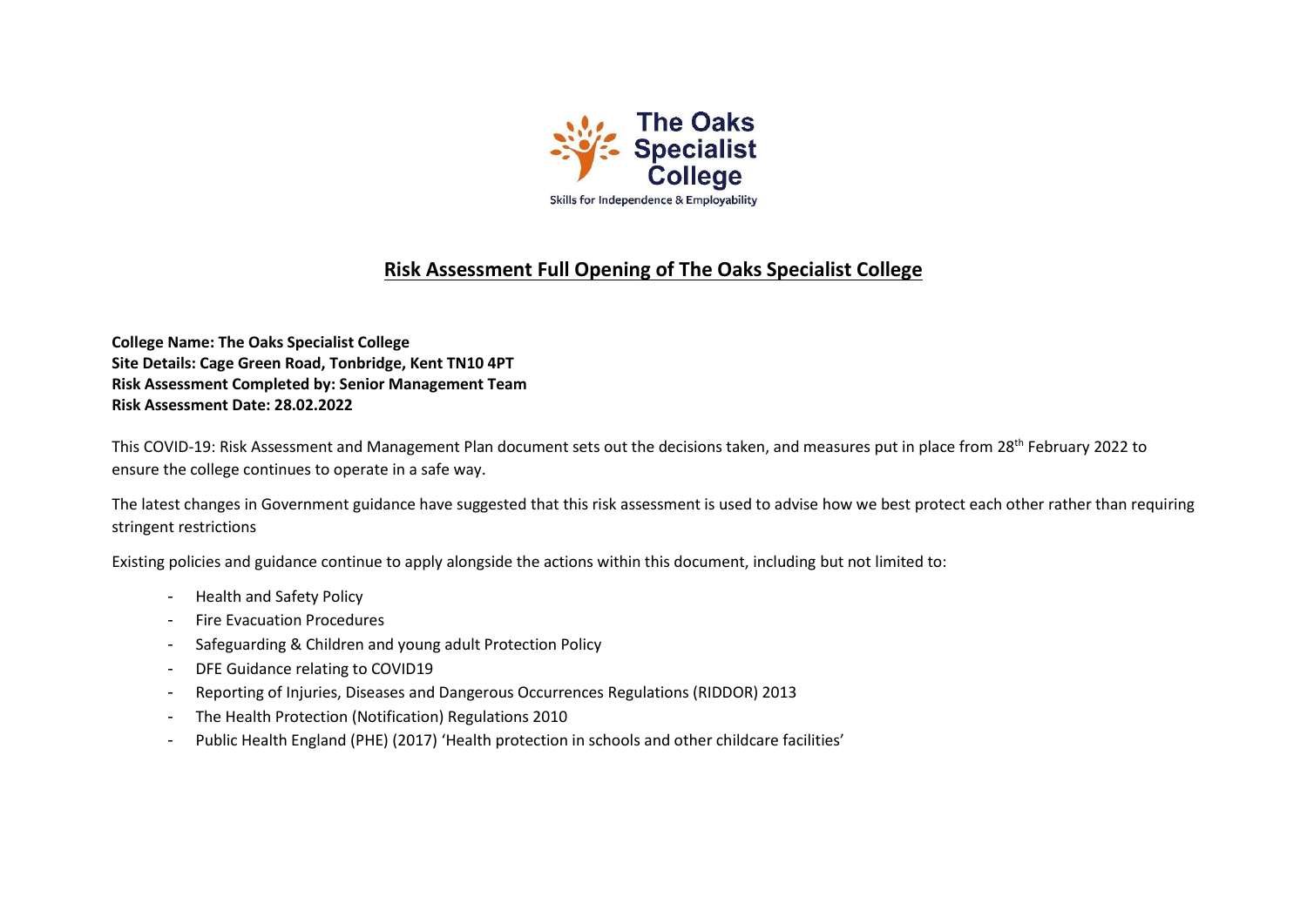## **Latest Government guidance to educational settings about COVID-19**:

[COVID-19 Response: Living with COVID-19 -](https://www.gov.uk/government/publications/covid-19-response-living-with-covid-19/covid-19-response-living-with-covid-19) GOV.UK (www.gov.uk)

[FE COVID operational guidance Feb 2022 \(publishing.service.gov.uk\)](https://assets.publishing.service.gov.uk/government/uploads/system/uploads/attachment_data/file/1056992/FE_COVID_operational_guidance_Feb_2022.pdf)

[SEND and specialist settings: additional COVID-19 operational guidance \(publishing.service.gov.uk\)](https://assets.publishing.service.gov.uk/government/uploads/system/uploads/attachment_data/file/1057037/20220223_SEND_guidance.pdf)

[Special schools and other specialist settings: coronavirus \(COVID-19\) -](https://www.gov.uk/government/publications/guidance-for-full-opening-special-schools-and-other-specialist-settings?utm_medium=email&utm_campaign=govuk-notifications-topic&utm_source=5b39fd76-b131-46ff-a5f1-67c863a6237f&utm_content=daily) GOV.UK (www.gov.uk)

# Latest Government guidance -Transport to college

[https://www.gov.uk/government/publications/transport-to-school-and-other-places-of-education-autumn-term-2020/transport-to-school-and-other](https://www.gov.uk/government/publications/transport-to-school-and-other-places-of-education-autumn-term-2020/transport-to-school-and-other-places-of-education-autumn-term-2020)[places-of-education-autumn-term-2020](https://www.gov.uk/government/publications/transport-to-school-and-other-places-of-education-autumn-term-2020/transport-to-school-and-other-places-of-education-autumn-term-2020)

# **Latest NHS information and advice about coronavirus**

[Coronavirus \(COVID-19\) -](https://www.nhs.uk/conditions/coronavirus-covid-19/) NHS (www.nhs.uk)

[BAMEed-Network-\\_Schools-and-Covid-19\\_-guidance-for-BAME-staff-and-their-employers-2.pdf \(bameednetwork.com\)](https://www.bameednetwork.com/wp-content/uploads/2020/05/BAMEed-Network-_Schools-and-Covid-19_-guidance-for-BAME-staff-and-their-employers-2.pdf)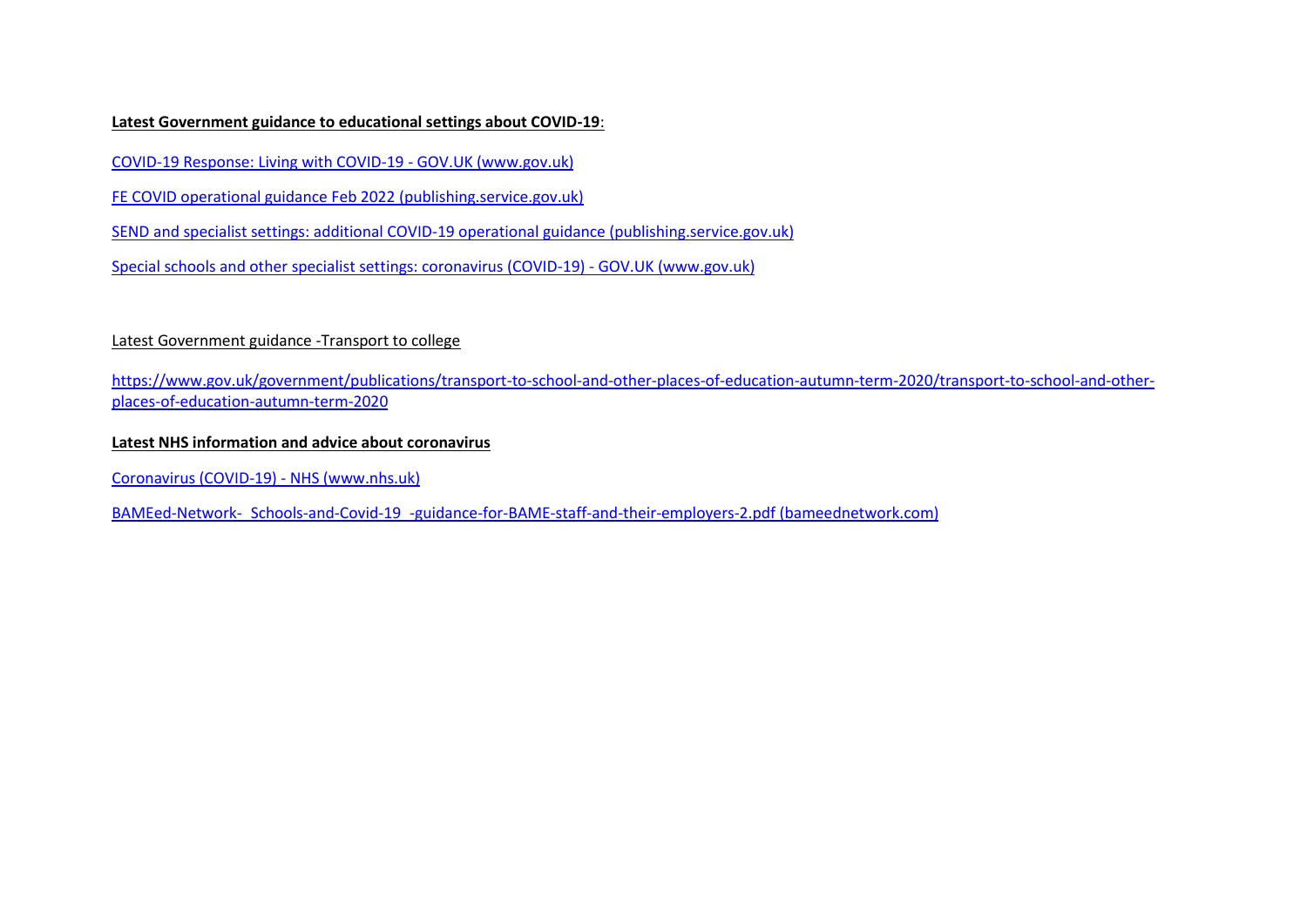#### Assessment

| Leadership to regularly check the latest government advice for further education |                                                 |    |                                                     |                                 |  |
|----------------------------------------------------------------------------------|-------------------------------------------------|----|-----------------------------------------------------|---------------------------------|--|
| and to ensure the advice is shared with all staff to ensure guidance followed.   |                                                 |    |                                                     |                                 |  |
| <b>Action</b>                                                                    |                                                 |    | Measures to be taken to control risk                | Is action required and by whom? |  |
| 1)                                                                               | All learners and staff are asked to carry out   |    | While stock is available, we will endeavour to      | Time frame?                     |  |
|                                                                                  | LFD testing twice per week. We can continue     |    | provide testing kits for all learners to take home. |                                 |  |
|                                                                                  | to test on site for those who prefer to test at |    | Learners to undertake twice weekly testing at       | Ongoing                         |  |
| college.                                                                         |                                                 |    | home/or on site supported by college staff.         |                                 |  |
| 2)                                                                               | (Whilst tests are available)                    |    |                                                     |                                 |  |
|                                                                                  |                                                 |    | Ensure the Asymptomatic testing site (ATS)          |                                 |  |
|                                                                                  |                                                 |    | remains clean and available for continued testing   |                                 |  |
|                                                                                  |                                                 |    | to take place for those unable to test at home.     |                                 |  |
|                                                                                  |                                                 |    |                                                     |                                 |  |
|                                                                                  |                                                 |    | <b>STEP-UP STEP-DOWN APPROACH:</b>                  |                                 |  |
|                                                                                  |                                                 |    |                                                     |                                 |  |
|                                                                                  |                                                 |    | a) In the event of any learner or staff             |                                 |  |
|                                                                                  |                                                 |    | member returning a positive LFD test,               |                                 |  |
|                                                                                  |                                                 |    | they will be asked to remove                        |                                 |  |
|                                                                                  |                                                 |    | themselves from others and not                      |                                 |  |
|                                                                                  |                                                 |    | attend college for 5 days from the                  |                                 |  |
|                                                                                  |                                                 |    | date of the positive test. If                       |                                 |  |
|                                                                                  |                                                 |    | symptomatic a PCR test is required.                 |                                 |  |
|                                                                                  |                                                 |    |                                                     |                                 |  |
|                                                                                  |                                                 | b) | In the event that a learner or                      |                                 |  |
|                                                                                  |                                                 |    | member of staff being identified as a               |                                 |  |
|                                                                                  |                                                 |    | close contact of a positive case of                 |                                 |  |
|                                                                                  |                                                 |    | Covid -19 (all variants) they will be               |                                 |  |
|                                                                                  |                                                 |    | asked to complete a LFD on day 2 and                |                                 |  |
|                                                                                  |                                                 |    | day 5 and report the results to the                 |                                 |  |
|                                                                                  |                                                 |    | college. All the time the learner/staff             |                                 |  |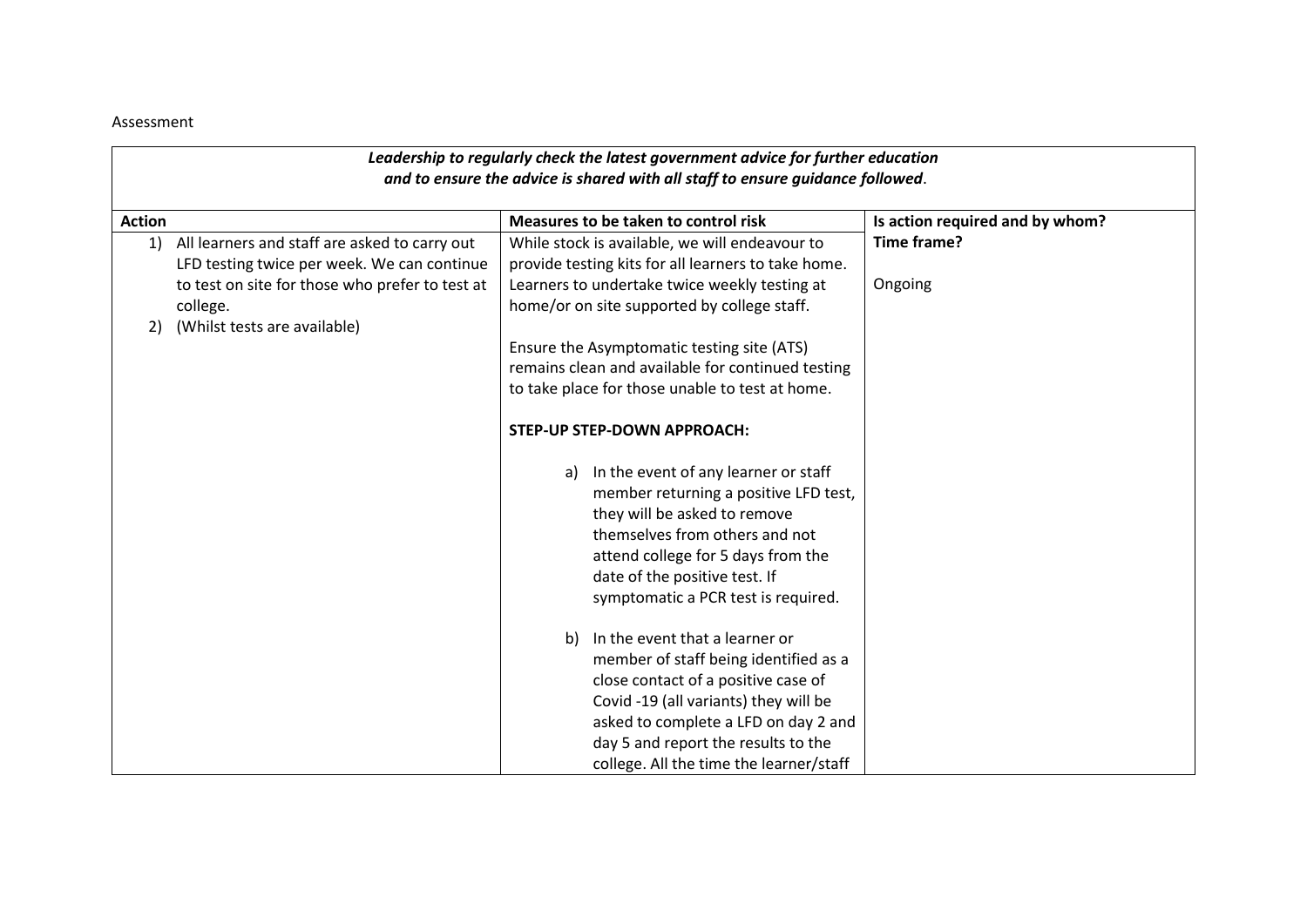|                                                                                         | return a negative LFD result they can<br>continue to attend college.                                                                                                                                                                                                                                                                                                                                                                           |                                                                                                                                                                                                                                        |
|-----------------------------------------------------------------------------------------|------------------------------------------------------------------------------------------------------------------------------------------------------------------------------------------------------------------------------------------------------------------------------------------------------------------------------------------------------------------------------------------------------------------------------------------------|----------------------------------------------------------------------------------------------------------------------------------------------------------------------------------------------------------------------------------------|
|                                                                                         | Minimise contact with individuals<br>C)<br>who have returned a positive<br>LFD/PCR.                                                                                                                                                                                                                                                                                                                                                            |                                                                                                                                                                                                                                        |
| Ensure face coverings are worn if current<br>3)<br>guidance and regulations require it. | College to have available stock of clean masks                                                                                                                                                                                                                                                                                                                                                                                                 |                                                                                                                                                                                                                                        |
| 4) Unvaccinated staff member/learner                                                    | Those who are not fully vaccinated and have<br>been a close contact of a positive case of Covid-<br>19 must wear a mask for 5 days whilst in college.                                                                                                                                                                                                                                                                                          |                                                                                                                                                                                                                                        |
| Member of staff/learner testing positive.<br>5)                                         | If a learner or member of staff tests positive, they<br>should stay at home and avoid contact with other<br>people for at least 5 days. They should do daily<br>Lateral Flow device tests from day 5 onwards, 24<br>hours apart. They can return to college once they<br>have two negative results or after 10 full days of<br>self-isolation. This is the case as long as we have<br>sufficient testing stocks.                               |                                                                                                                                                                                                                                        |
| Learner/staff member testing positive on site<br>6)                                     | Staff member - will be asked to return home<br>and comply as step 5 above.<br>Learner - they are to be removed from group<br>to a safe place whilst parent/carer contacted<br>and await to be taken off site.<br>Staff caring for a student while they are<br>awaiting collection should:<br>maintain 2 metre distancing and wear<br>$\bullet$<br>suitable PPE<br>If not possible, additional PPE should<br>be worn including gloves, an apron | Remote education to be put in place for any<br>learner that cannot attend college.<br>System in place to monitor engagement of<br>learners and provide support when required.<br>Staff to make regular well-being calls to<br>learner. |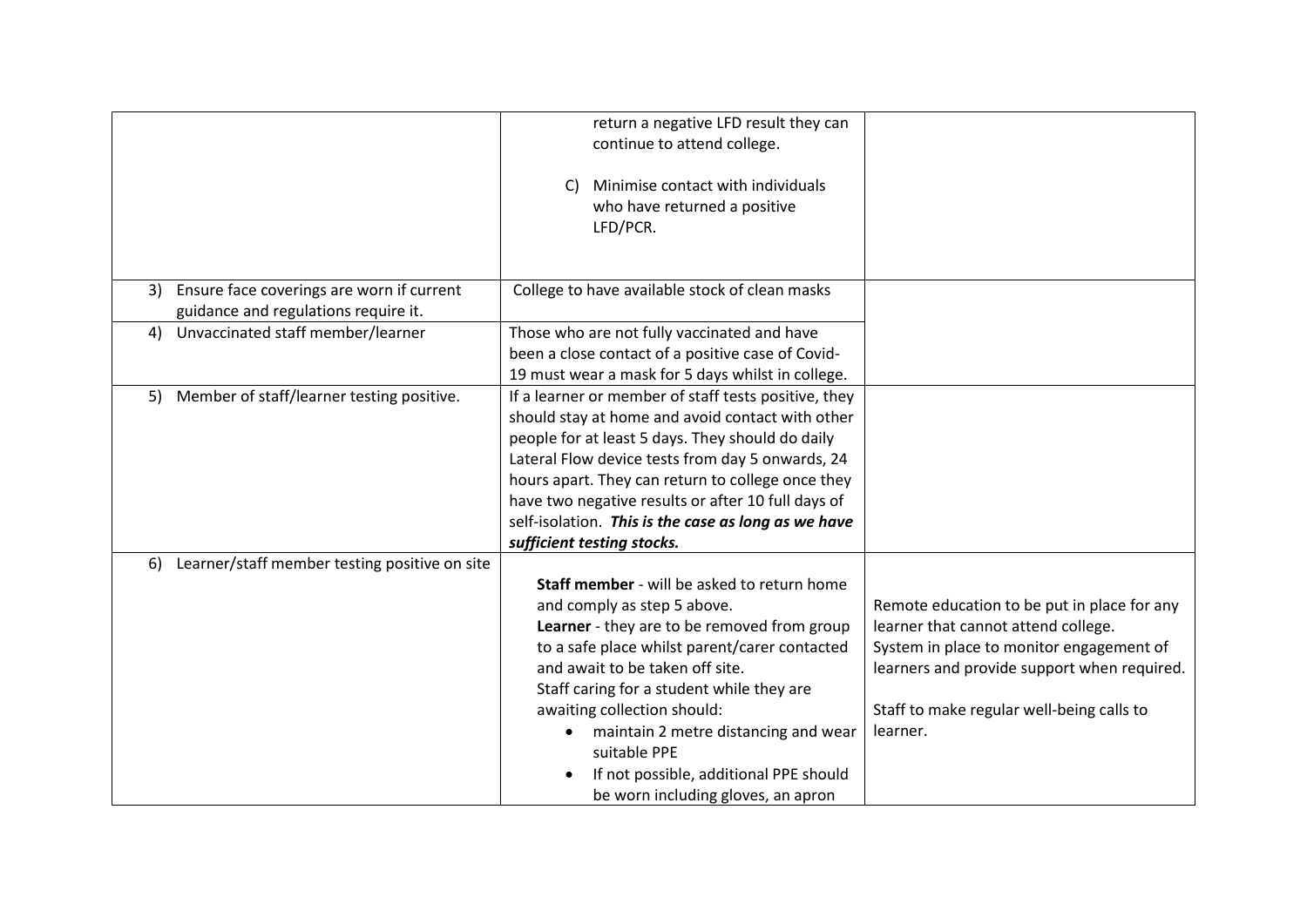| and face mask should be worn to                  |  |
|--------------------------------------------------|--|
| avoid the risk of fluids entering the            |  |
| eye (e.g. from coughing, spitting or             |  |
| vomiting) Eye protection should also             |  |
| be worn.                                         |  |
| More information on PPE use can be               |  |
| found in the Safe working in                     |  |
| education, childcare and children's              |  |
| social care settings, including the use          |  |
| of personal protective equipment                 |  |
| (PPE) guidance.                                  |  |
| If the learner needs to go to the<br>$\bullet$   |  |
| bathroom while waiting to be                     |  |
| collected, they should use a separate            |  |
| bathroom if possible. The bathroom               |  |
| should be cleaned and disinfected                |  |
| using standard cleaning products                 |  |
| before being used by anyone else.                |  |
| Staff/other students who have had                |  |
| contact with the symptomatic                     |  |
| student must wash their hands                    |  |
| thoroughly for 20 seconds                        |  |
| Advise the learner that they cannot<br>$\bullet$ |  |
| return to college for 5 days. They               |  |
| should do daily Lateral Flow device              |  |
| tests from day 5 onwards, 24 hours               |  |
| apart. They can return to college                |  |
| once they have two negative results              |  |
| or after 10 full days of self-isolation.         |  |
| This is the case as long as we have              |  |
| sufficient testing stocks.                       |  |
| The college will provide home testing            |  |
| kits whilst they are still available.            |  |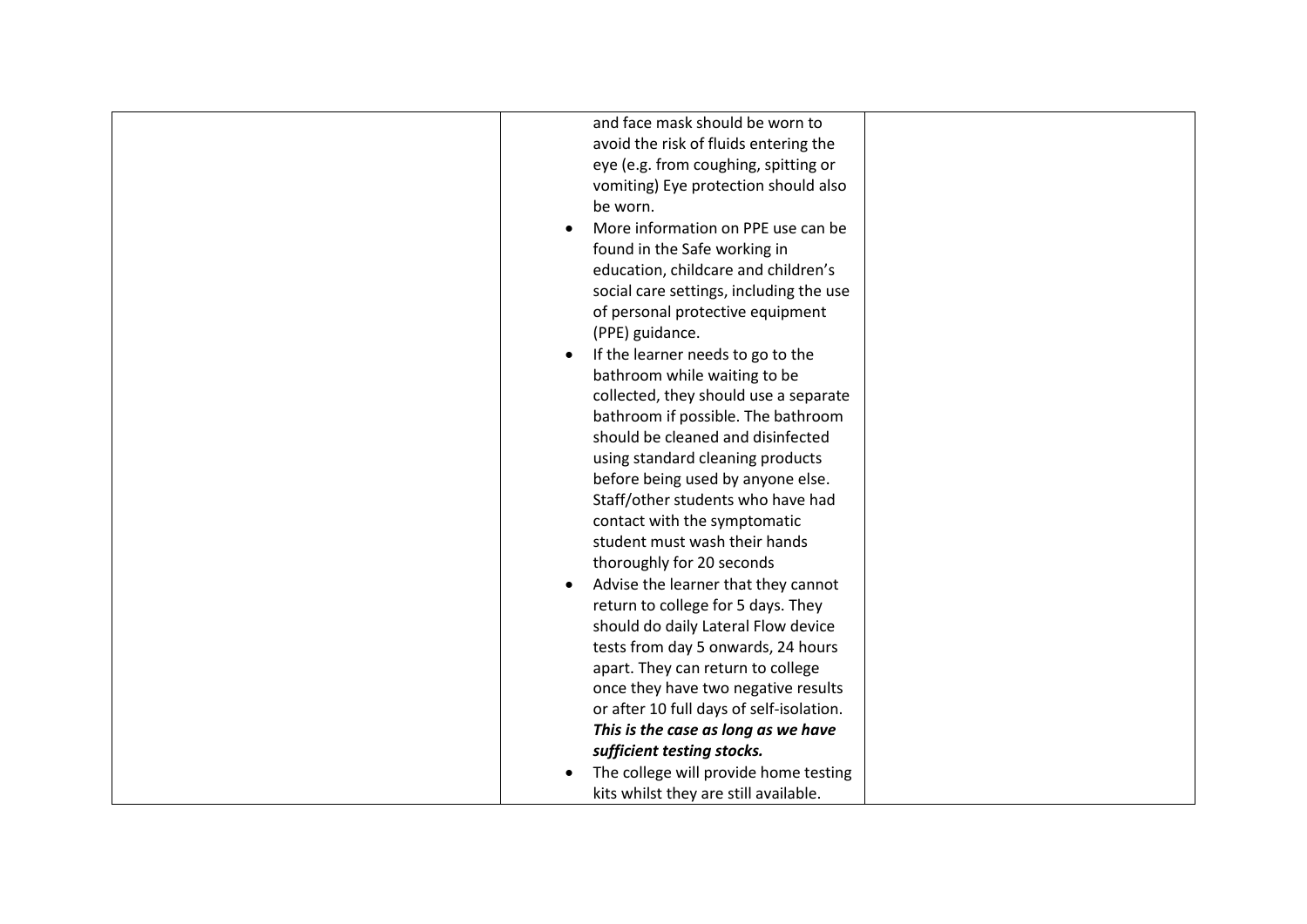| 7) | Ensure everyone is advised to clean their<br>hands thoroughly and more often than usual.                                           | Learners and staff should wash their hands:<br>• before leaving home<br>• on arrival at college<br>• after using the toilet<br>• after breaks<br>• before eating any food, including snacks<br>· before leaving college<br>Soap and water are more effective than using<br>sanitisers                                                                                                         |                                                                                                                                                                                                                                                                                  |
|----|------------------------------------------------------------------------------------------------------------------------------------|-----------------------------------------------------------------------------------------------------------------------------------------------------------------------------------------------------------------------------------------------------------------------------------------------------------------------------------------------------------------------------------------------|----------------------------------------------------------------------------------------------------------------------------------------------------------------------------------------------------------------------------------------------------------------------------------|
| 8) | Maintain robust hand and respiratory<br>hygiene                                                                                    | Teachers share key information about hygiene<br>daily with learners at start of sessions.<br>Government guidance is 'Catch it, Bin it, Kill it'<br>and staff remind/show/demonstrate to learners<br>how to hand wash regularly (for 20 seconds every<br>time they use toilets and throughout the day)<br>Also remind them to minimise putting their hands<br>near face, mouth, eyes and nose. | Installation and maintenance of hand<br>sanitising solutions though out the college<br>and especially at entrances and exits.<br>Poster displayed in college re handwashing<br>and good hygiene routines.<br>Teachers desks to each have wipes, box of<br>tissues and sanitiser. |
| 9) | Maintain enhanced cleaning, including<br>cleaning frequently touched surfaces often,<br>using standard products such as detergents | Where appropriate wear personal protective<br>equipment                                                                                                                                                                                                                                                                                                                                       |                                                                                                                                                                                                                                                                                  |
|    | 10) Consider how to minimise contact across the<br>site and maintain social distancing where<br>possible                           |                                                                                                                                                                                                                                                                                                                                                                                               |                                                                                                                                                                                                                                                                                  |
|    | 11) Keep occupied spaces well ventilated                                                                                           | In cold weather, remind staff of the importance<br>of good ventilation in classroom. Internal doors to<br>remain open where fire regulation allow, to allow<br>a flow of air. Site staff to monitor the ventilation<br>in all areas daily.                                                                                                                                                    |                                                                                                                                                                                                                                                                                  |
|    | 12) Response to any infection you must always:                                                                                     | Ensure individuals wear the appropriate personal<br>protective equipment (PPE) where necessary.                                                                                                                                                                                                                                                                                               |                                                                                                                                                                                                                                                                                  |